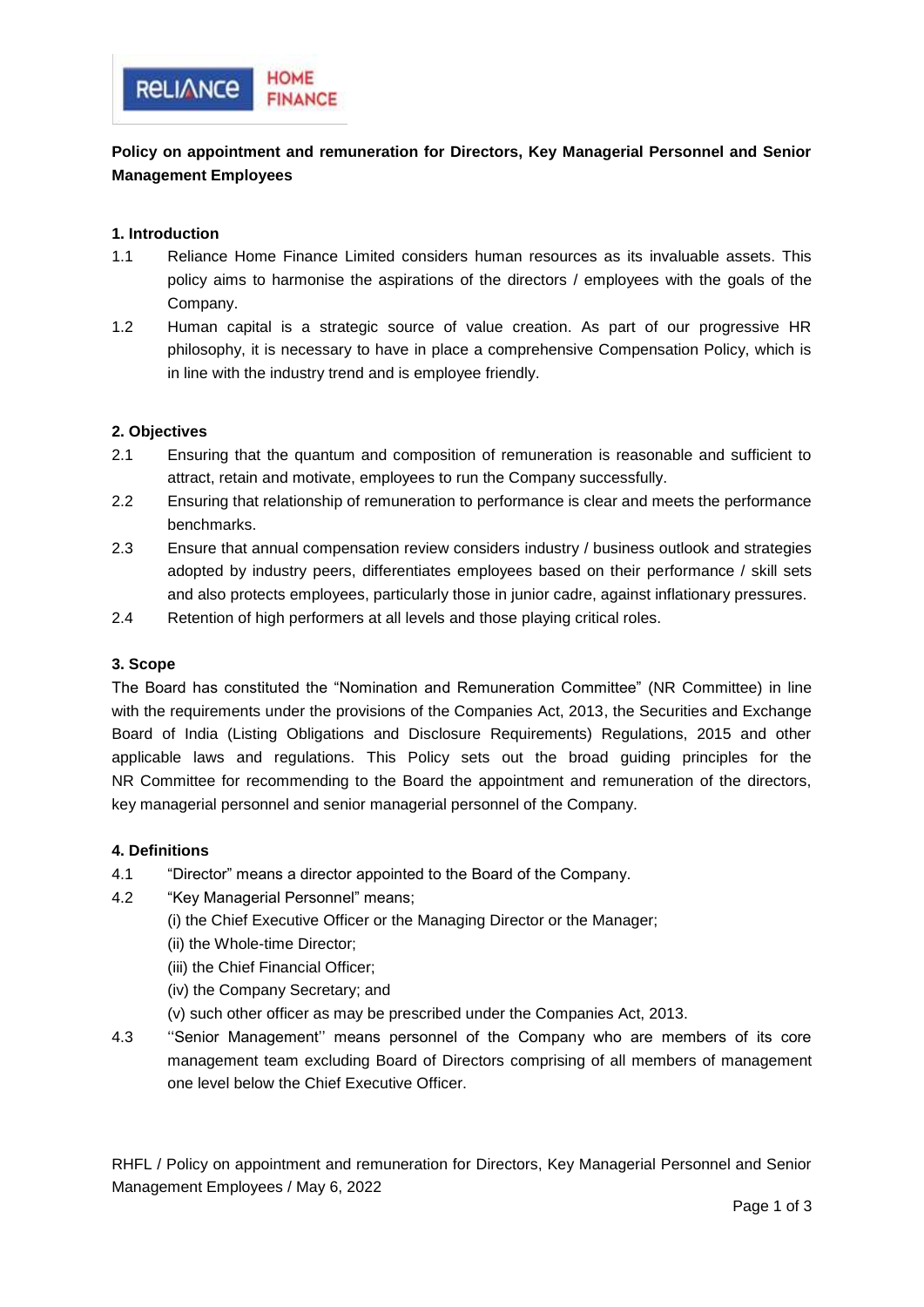

## **5. Policy**

#### **5.1 Appointment of Directors / Key Managerial / Senior Management personnel**

The Nomination and Remuneration Committee, *inter-alia*, considers qualifications, positive attributes, areas of expertise and number of Directorships and Memberships held in various committees of other companies by such persons for selection. The Board considers the recommendation of the Committee and takes appropriate decisions. The Company also considers the requirement of skills and effectiveness of persons contributing to the Company's business and policy decisions.

#### **5.2 Remuneration to Directors / Key Managerial Personnel**

- 5.2.1 The remuneration of the Directors / Managing Directors / Whole-time Directors and Managers, etc. will be governed as per provisions contained in the Companies Act, 2013 and Rules made therein from time to time.
- 5.2.2 Non-Executive Directors shall be entitled to sitting fees for attending the meetings of the Board and the Committees thereof as approved by the Board of Directors from time to time. The Non-Executive Directors shall also be entitled to profit related Commission, if approved by the Board, in addition to the sitting fees.
- 5.2.3 The Board, on the recommendation of the Nomination and Remuneration Committee, shall review and approve the remuneration payable to the Directors/ Key Managerial Personnel/ Senior Management Personnel of the Company within the overall limits, if any, approved by the shareholders.
- 5.2.4 The remuneration structure shall include the following components:
	- (i) Fixed Pay (consists of basic pay, choice pay components and retirals)
	- (ii) Fuel, Car Maintenance and Driver Expenses on Actuals (Applicable for CEO & ED)
	- (iii) Stock Options, if any.
	- (iv) Commission (Applicable for Directors)
	- (v) Performance Linked Incentives / Variable Pay
- 5.2.5 The Annual Plan, Objectives and financial results of the Company shall be reviewed by the Nomination and Remuneration Committee and performance incentives, increment, revision in remuneration, etc. will be proposed based on the achievements.

#### **5.3 Remuneration to other employees**

Employees shall be assigned grades / bands according to their qualifications and work experience, competencies as well as their roles and responsibilities in the organization. Individual remuneration shall be determined within the appropriate grade / bands and shall be based on various factors such as job profile, skill sets, seniority, experience, performance and prevailing remuneration levels for equivalent jobs.

#### **6. Retention Features as part of Compensation Package**

Based on the organizational need for retaining performing employees and those in critical roles, certain retention features may be rolled out as part of the overall compensation package. These may take form of Retention Bonuses (RBs), Special Monetary Programs (SMPs), Long-term Incentives (LTIs), Employee Stock Options, etc.

RHFL / Policy on appointment and remuneration for Directors, Key Managerial Personnel and Senior Management Employees / May 6, 2022